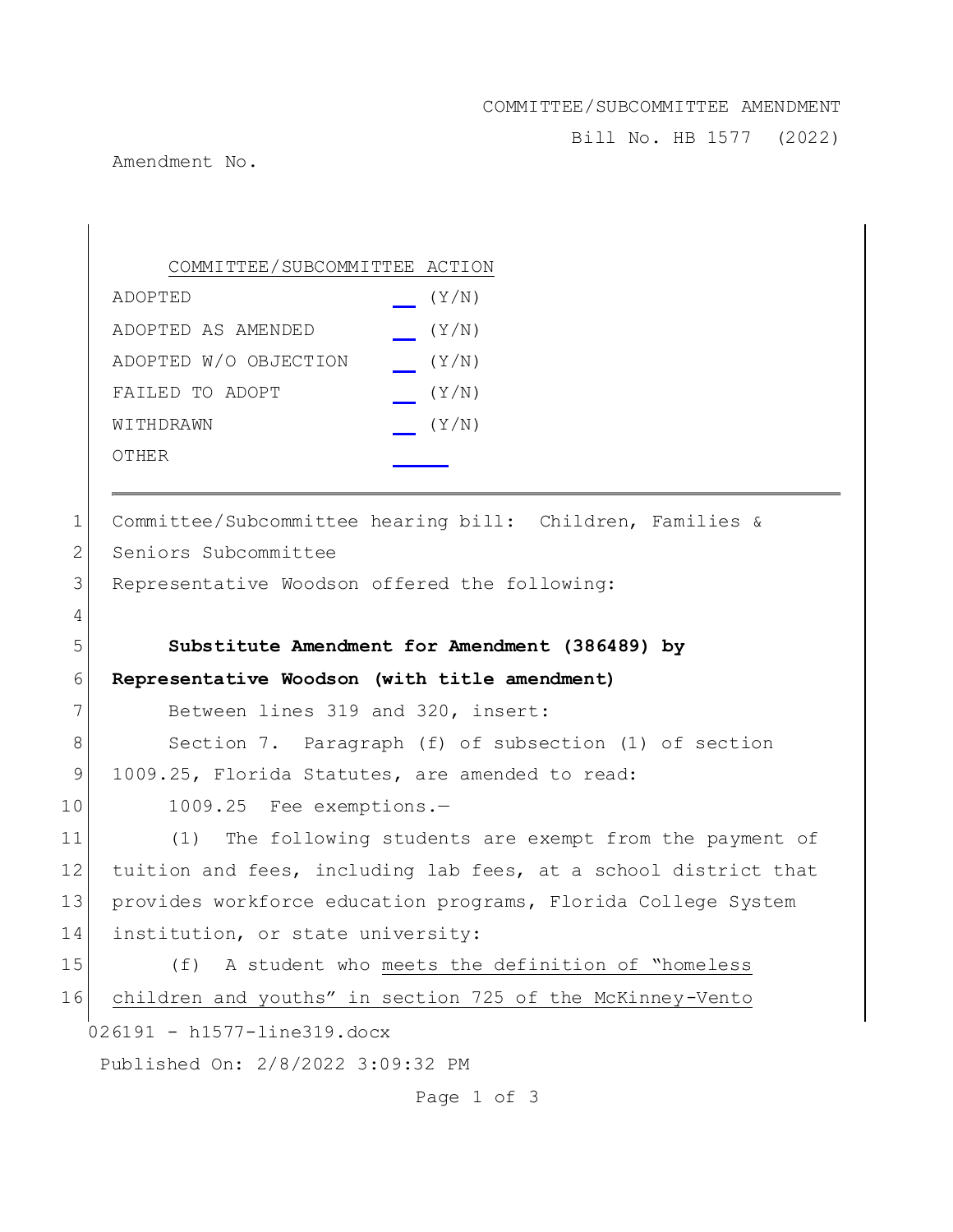#### COMMITTEE/SUBCOMMITTEE AMENDMENT

Bill No. HB 1577 (2022)

Amendment No.

17 Homeless Assistance Act, 20 U.S.C. \$11434a(2) Hacks a fixed, 18 regular, and adequate nighttime residence or whose primary 19 nighttime residence is a public or private shelter designed to 20 provide temporary residence, a public or private transitional 21  $l$  living program, or a public or private place not designed for, 22 or ordinarily used as, a regular sleeping accommodation for 23 human beings. This includes a student who would otherwise meet 24 the requirements of this paragraph, as determined by a college 25 or university, but for his or her residence in college or 26 university dormitory housing. The State Board of Education may 27 adopt rules and the Board of Governors may adopt regulations 28 regarding documentation and procedures to implement this 29 paragraph. Such rules and regulations shall consider 30 documentation of the student's circumstance to be adequate if 31 such documentation meets the standards established by 20 U.S.C. 32 §1087uu-2(a). Any student who is determined to be a homeless 33 child or youth for a preceding award year shall be presumed to 34 be a homeless child or youth for each subsequent year unless the 35 | student informs the institution that circumstances have changed 36 or the institution has specific conflicting information about 37 the student's independence, and has informed the student of this 38 information. 39 40 **-----------------------------------------------------** 41 **T I T L E A M E N D M E N T**

026191 - h1577-line319.docx

Published On: 2/8/2022 3:09:32 PM

Page 2 of 3